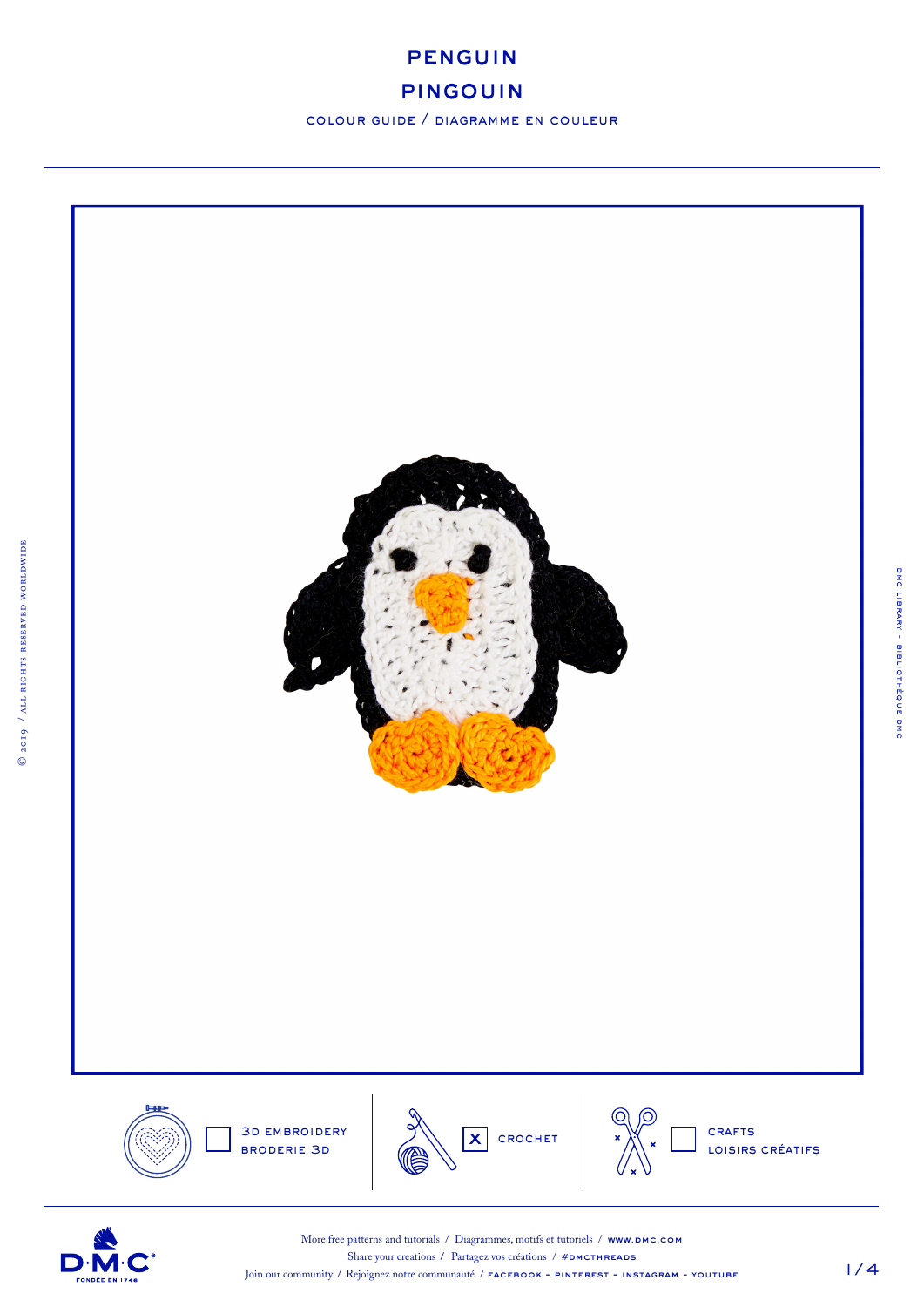# penguin

## **PINGOUIN**

## tool kit / fournitures

#### scissors / scissors

www.dmc.com © 2019 / all rights reserved worldwide

DMC PERLÉ : ART.115AR/5 MEDIUM crochet hook / crochet : 1,5 mm / uk 2,5 / usa 6



## techniques / techniques

#### crochet

# stitches / points



#### **NOTE**

Can be made with thread size nº8 (Small) or nº3 (Small). The result will depend on the size of thread used. Peut se réasliser avec les fils nº8 (Small) ou nº 3 (Small). Le résultat dépendra de la grosseur de fil utilisée.

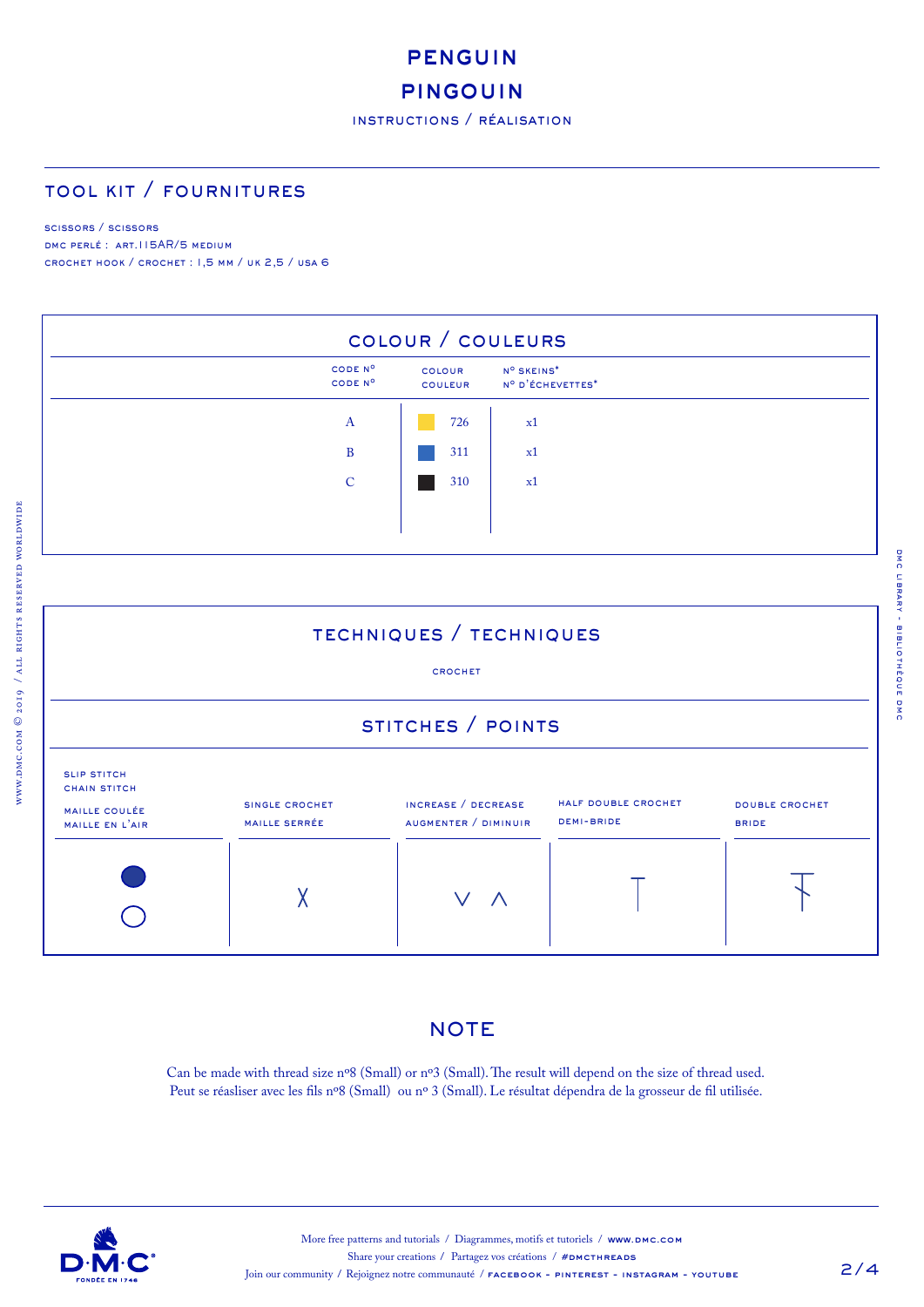penguin

#### pingouin

instructions / réalisation





www.dmc.com © 2019 / all rights reserved worldwide

 $www.pmc.com@2019$  / ALL RIGHTS RESERVED WORLDWIDE